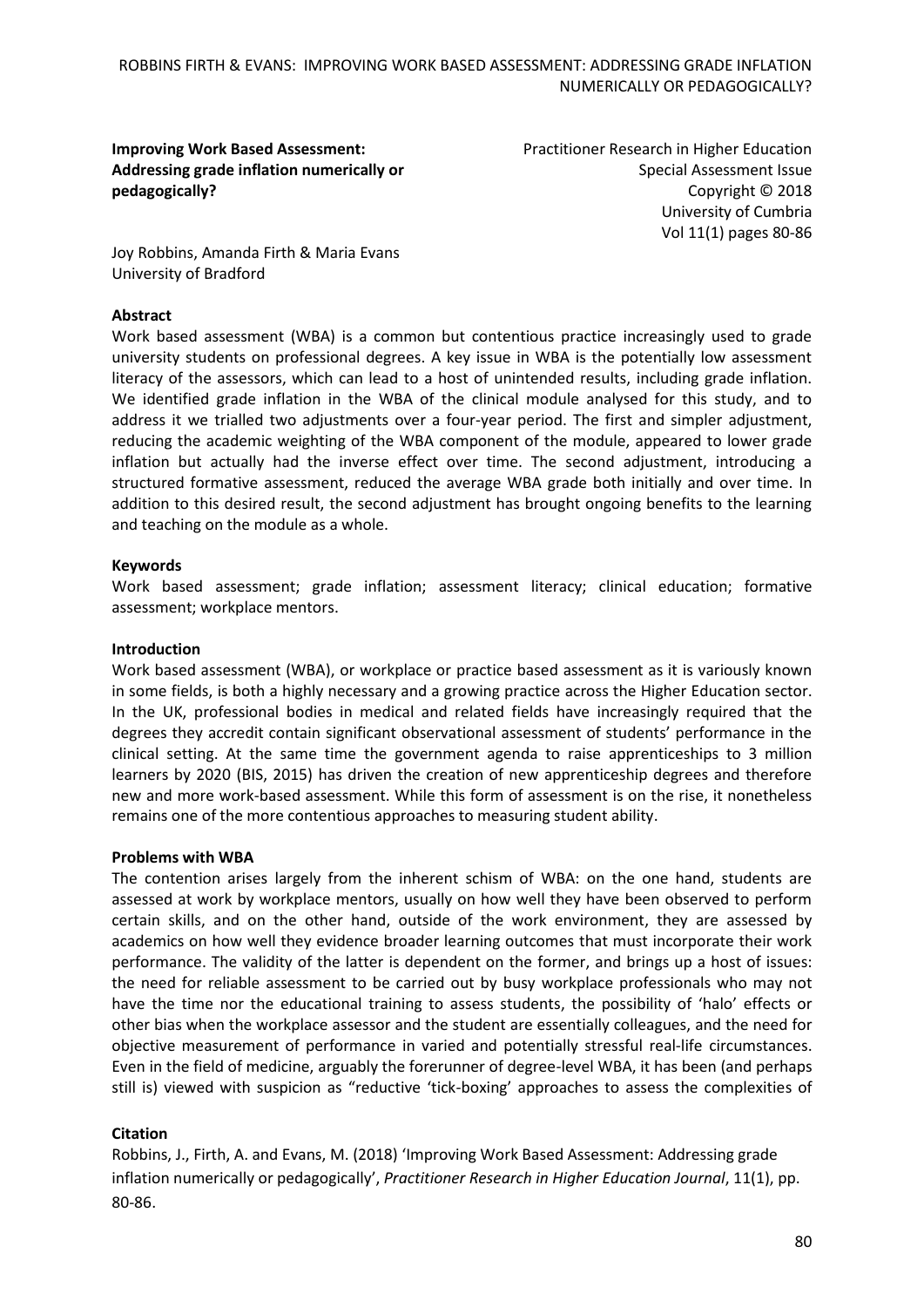professional behaviour" (Academy of Medical Royal Colleges 2009). Studies have also found it to be highly problematic: too unreliable for summative assessment (Murphy et al., 2009), incorrectly grounded in quantitative psychometrics that cannot provide validity to what is inherently a sociallysituated and therefore qualitative judgement (Govaerts and van der Vleuten, 2013), and sometimes surprisingly illogical in that the wrong people are asked to assess the wrong things (Crossley and Jolly 2012).

Within the field of nursing and midwifery, the focus of this practice evaluation, these WBA issues are well documented. For the past decade, the field's professional regulatory body, the Nursing and Midwifery Council (NMC), has required student nurses and midwives to spend at least 50% of curriculum hours in clinical practice (NMC, 2009), wherein their performance must be summatively assessed by a registered nurse or midwife who has undertaken a recognised programme of training in assessment and mentorship (NMC, 2008). Yet despite this longevity, prominence, and required training for WBA, the above noted issues remain. Nursing and midwifery workplace mentors speak of difficulties in balancing the multi-faceted mentor/ assessor role in addition to their responsibilities in caring for patients and service users (Aston et al., 2014; McIntosh et al., 2014). Some even report that they view assessment as a potentially punitive part of their mentorship role (Bennett and McGowan, 2014) and a survey by Bray and Nettleton (2007) found that only 5% of clinical mentors named assessment as one of the most important parts of this role. All these findings point to an underlying issue across the disciplinary fields: we must use WBA but the assessors delivering it may not value it, trust it, or make sufficient time for it; such assessors are likely to have low assessment literacy.

# **Grade inflation within WBA**

An unfortunate if unsurprising result of workplace mentors' problematic relationship with WBA is grade inflation. It is well noted that clinical education students receive much higher marks in WBA than they do in their accompanying academic assessment. For example, within nursing, studies have found a four to one failure/referral rate for theory versus practice nationally (Hunt et al., 2012), and ongoing problems with 'failure to fail' student nurses in practice internationally (Hughes, Mitchell and Johnston, 2016).

There are many reasons why WBA is particularly susceptible to grade inflation (Duffy 2003; Scholes and Albarran 2005; Wilbur et al. 2017), and on top of this the 'tripartite' assessment relationship of student + workplace mentor + academic assessor adds multiple layers of complexity, from competing priorities between these different stakeholders (Norcini et al., 2011) to students' manipulation of the different power structures at play (Hunt *et al.*, 2016).

In our own pre-registration midwifery degree at the University of Bradford, we found this same issue of grade inflation in the WBA component. An initial audit of year 1 (level 4) marks revealed that clinical placement grades were increasing every semester, from an average grade of 74.1% at the start of 2012 to an average grade of 80.2% by the end of 2013, while the concurrent academic grades did not show a similar increase. We should note here that this programme uses the typical mark range of UK degrees:  $40-49\%$  is a pass and considered a '3<sup>rd</sup> class' degree mark, 50-59% is a 'lower second class' mark, 60-69% is an 'upper second class' mark which is awarded for work that is very good, and 70% and above is a 'first class' mark for work that is superlative. In other words, the average WBA grade in 2012 was, at 74.1%, already contentiously high, and the following year's average grade of over 80% was a serious cause for concern.

### **Our evaluation of practice**

We clearly needed to improve the WBA process, and we therefore implemented two consecutive adaptions, described below, in an effort to address the disparity between marks that students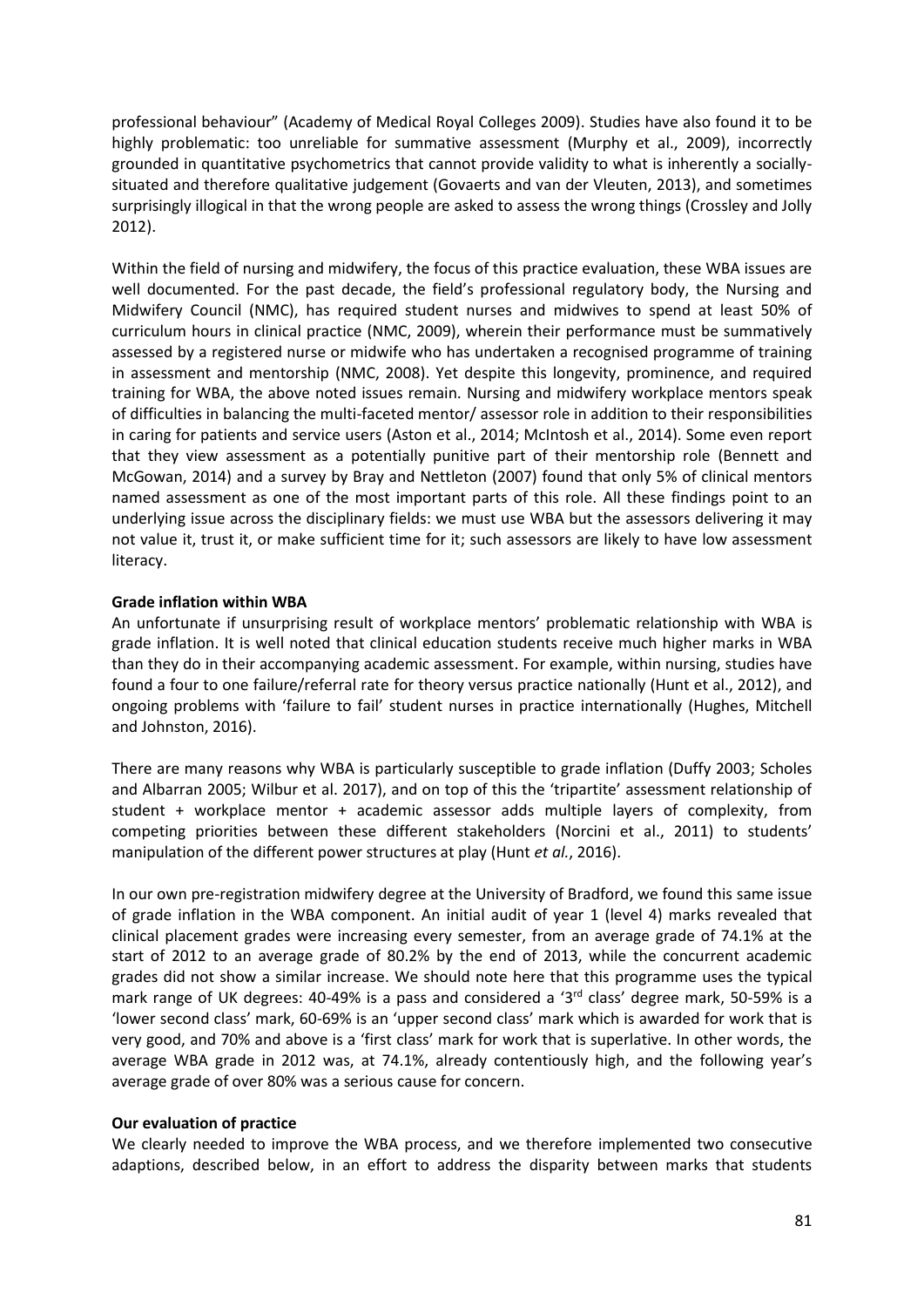achieved in clinical practice assessments and academic assessments. To evaluate the impact of each adjustment, grade data were collected and interrogated from the start of the audit to the present. Ethical approval was granted for the evaluation of clinical module grades. Student midwives on the programme completed 2 x 10 week clinical placements per year (named 1a and 1b in this paper) with a summative assessment in the final week of placement. Data was extracted from year 1 (level 4) of the programme, tracking the mean grades awarded per module across 5 different cohorts. Cohort sizes ranged from 35-43 across the 5 year data-period, with numbers varying due to allocated programme capacity per year, attrition due to illness, withdrawal from the programme or periods of intercalation. Student midwives in this sample were all undertaking clinical placement assessments in their  $1<sup>st</sup>$  year of midwifery study and were inexperienced healthcare practitioners.

Throughout this evaluation period the Midwifery 1a and 1b modules comprised of 2 assessment elements: the grading of clinical practice by midwife workplace mentors (the WBA), and the grading of an eportfolio of development and reflection by midwife academics. In both cases, the students collected their reflections, evidence, and other relevant work in their individual eportfolios, and the grades were recorded electronically by the assessors also within the eportfolios. Students in clinical practice were graded using a criterion based rubric and awarded a grade out of 100% by workplace mentors. The same marking rubrics were used throughout the evaluation period and all clinical assessments took place either in a community midwifery or antenatal/postnatal ward setting. For the academic mark, students' portfolios of development and reflection from the clinical placement were assessed by academics and work was graded using an agreed level 4 portfolio marking rubric which was not altered during the entire evaluation period.

### **Adjustment 1 – Changing of Assessment Weighting**

In 2012, the beginning of this evaluation period, the Midwifery 1a and 1b overall module grade was calculated using a weighting of 70% assessment of clinical practice by a workplace mentor and 30% academic assessment of eportfolio. Figure 1 demonstrates that during this period the average module grade rose steadily from 72.8% in 2012 to 80.2% in 2013. Adjustment 1 was implemented in an attempt to counteract this grade inflation and consisted of a change in the weighting of the assessments from 70%/ 30% to an equal 50%/ 50%, with a greater amount of the module grade now being attributed to the student's academic work in this practice module. Figure 1 shows that although the mean module grade initially reduced, within a year the mean grade had risen to 78.8%, almost as high as when the decision to adapt the WBA weighting had been taken. As discussed below, we realised this numeric approach to fixing the grade inflation was overly simplistic: the base issue of the workplace mentors' engagement with assessment and assessment literacy remained, and the impact of this on grades quickly returned. We therefore decided to implement a more involved change to the assessment process, whilst also maintaining the 50%/ 50% assessment weighting already established.

#### **Adjustment 2 – Introduction of Structured Formative Feedback**

Qualitative student placement evaluations revealed that many students only received a cursory intermediate interview (a mandatory formative feedback discussion at the mid-point of the clinical placement), and some students disclosed a lack of trust in this feedback opportunity. This distrust was justifiable: at this point (in 2014) the eportfolio prompt for the intermediate interview feedback was an open textbox which asked mentors to consider the learning outcomes and assessment targets for the student and comment on their progress. Some mentors did not complete this and some mentors gave vague feedback that was neither constructive nor helpful to the student, in all probability because they did not adequately understand the assessment process. Literature supports this, stating that mentors frequently give generic formative feedback to conceal their own difficulty in understanding learning outcomes and educational jargon in assessment documentation (Scholes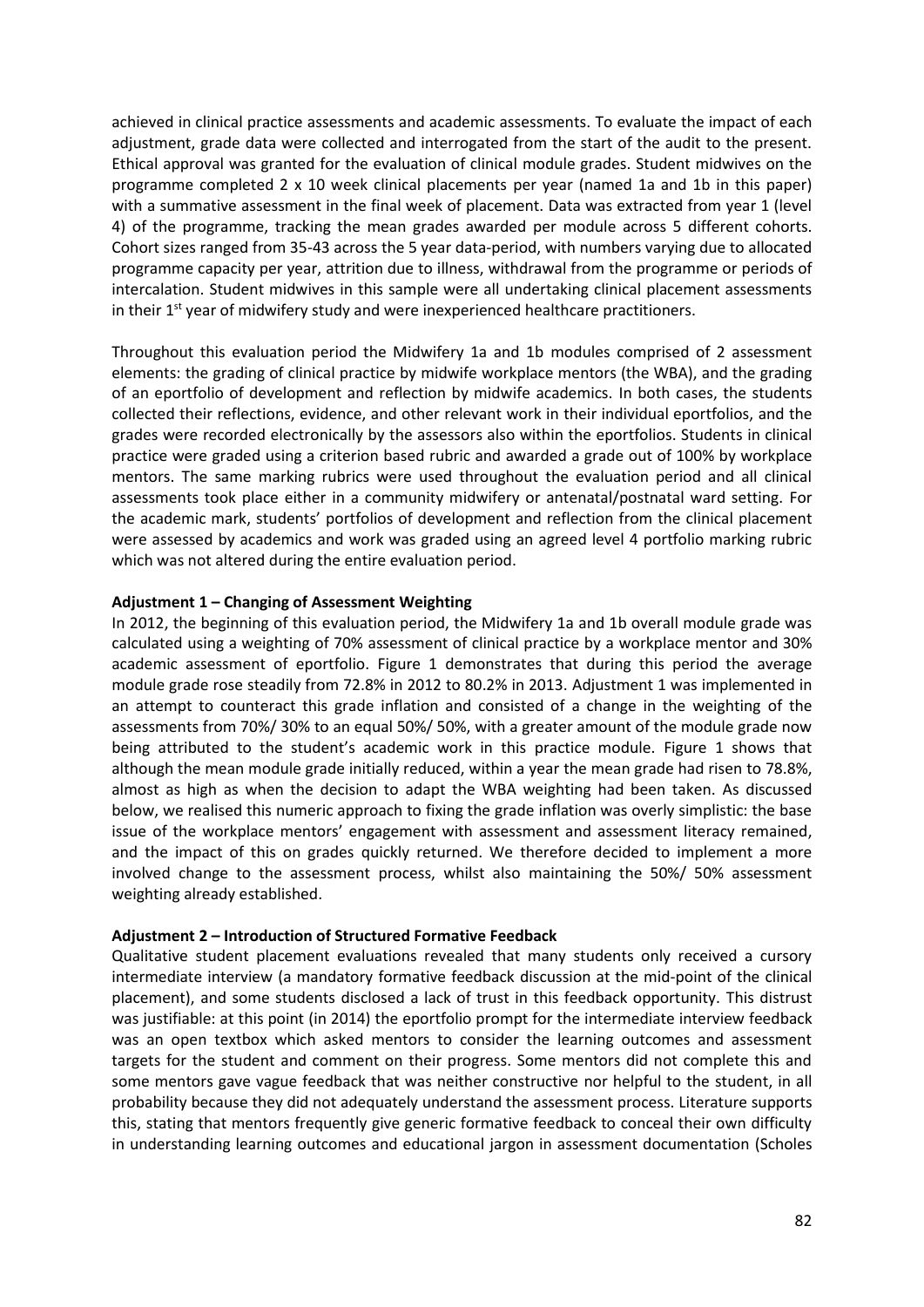and Albarran 2005). Our design in this showed the common WBA mistake of asking the wrong person to assess the wrong thing (Crossley and Jolly, 2012).

To address this, adjustment 2 was implemented in 2014 and consisted of the introduction of a criterion based formative feedback rubric, which was identical to the summative feedback rubric but with the removal of any numerical scores. Workplace mentors were asked to indicate which column the students were currently working within for each area of competency, with numerical grades in columns replaced by adjectives such as 'unsafe, safe, good' rather than numbers. The aim of this formative use of the summative marking scheme was to both improve the feedback given to the student and to increase the workplace mentor's familiarity with the learning outcomes and competencies being assessed at the summative point. The adjustment was designed to give repeated exposure and practice in using the grading tool in an effort to enhance the reliability of workplace mentors' grades (Heaslip and Scammel 2012), while at the same time avoiding any additional grading for the students lest they become grade-centric and reduce or increase their future efforts depending on their contentment with the grade, as per Lefroy et al. (2015). (It should be noted these same authors offer an alternative perspective that students who don't agree with a grade awarded at the formative assessment, or who are deemed 'borderline', are challenged to improve, needing to work through that dissonance prior to the summative assessment point).



**Figure 1.** Effects of assessment adjustments on summative grades.

Figure 1 demonstrates that since this adjustment to the WBA process, the year 1 grade average has reduced significantly and is now consistently in the mid-60% range, which is where we want good UK university marks to be. The combination of these two adjustments to the WBA process – though particularly the second – has therefore improved the clinical assessment, successfully lowering grade inflation.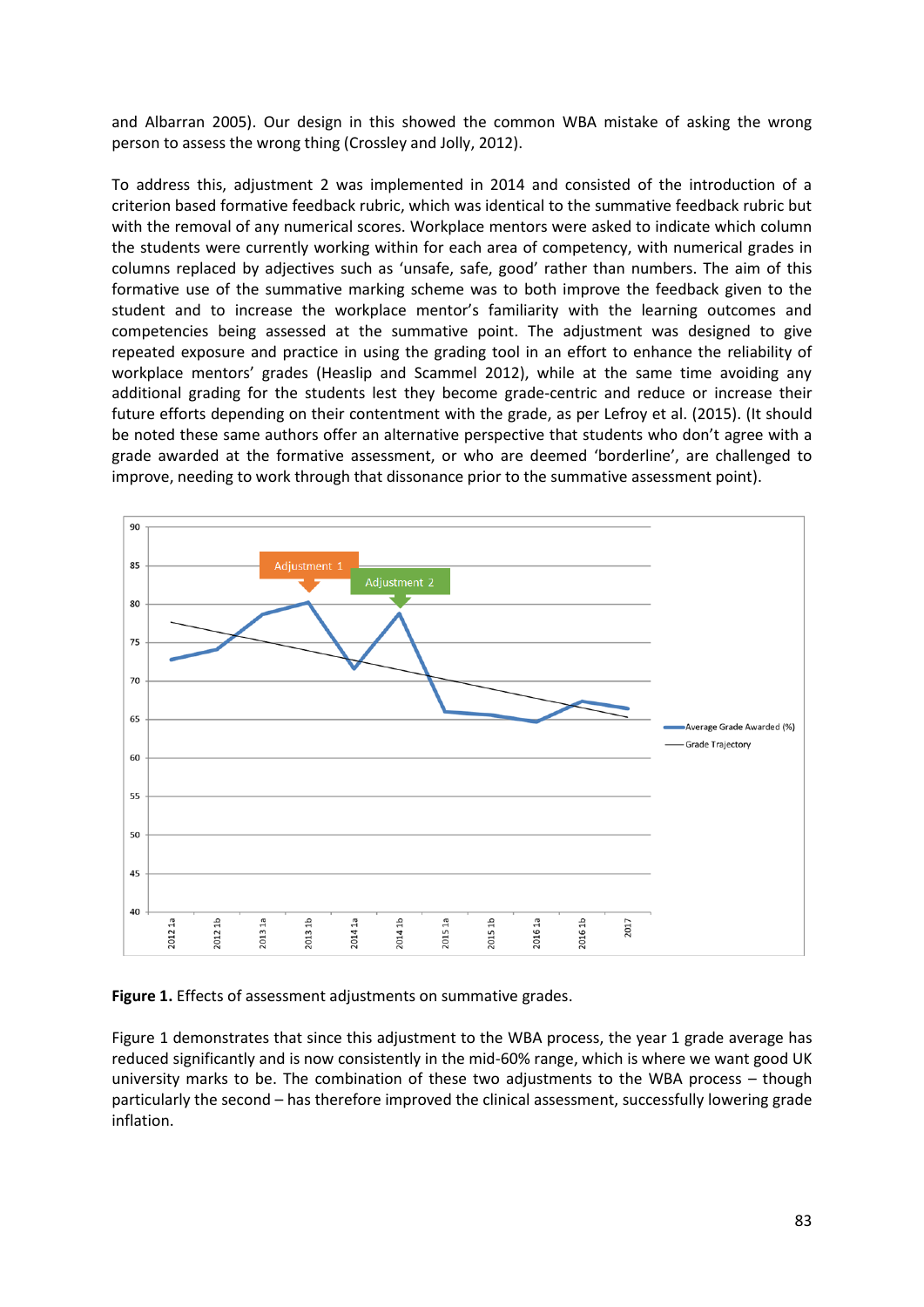### **Discussion**

Adjustment one, the altering of the assessment weighting to increase the importance of the academic proportion of the work, did reduce the average grade as hoped but its success was shortlived, affecting grades for only one academic year and quickly proving to be an unreliable approach in isolation. Upon reflection, our attempt to fix the grade inflation through numeric adjustment demonstrates a level of naivety in trying to enhance assessment validity by attending to only the assessment tool, ignoring the people involved. While the academic team and the students knew about the assessment change, we did not adequately involve the workplace mentors in discussions about grade inflation. Wu et al. (2015) recognise this as a common issue in the dichotomy of academic assessment versus work based assessment, stating that academics may design the assessment tools but that it is mentors in practice who implement the assessment. Bindall et al. (2011) supports this, stating that WBA tools are often misused, with both assessors and trainees viewing them as hurdles to be jumped. An important consideration is the effect of the workplace mentor/ student relationship. As discussed previously, there is subjectivity in the assessment process, with mentors potentially influenced by student's expectations of a particular grade, mitigation for known personal issues in the student's life or 'giving the benefit of doubt' to a weaker student (Duffy 2003). By making the academic grade more important than it had previously been to students' overall summative mark, we may have incentivised some students to focus even more on what they felt they could influence – their mentor's subjective assessment of their workplace performance – essentially making the WBA more pressured than it had been before. Used on its own, a numeric approach to addressing WBA grade inflation would appear to be a bad bet; it certainly backfired for us.

Adjustment 2, the formative use of the final assessment rubric but without any grades and within an already-required scaffolded conversation ('intermediate interview'), appears on the whole to be much more successful. Because this adjustment required a change to the eportfolio page for the formative WBA point – replacing an open textbox prompt for formative feedback with the ungraded rubric – we had to reach out to the workplace mentors to advise them of the change, and this prompted useful discussions around why we were changing the assessment and what the assessment was for. In hindsight, these discussions would have been a good place to start. The formative rubric has also increased tripartite conversation between academics, students and workplace mentors, resulting in weaker students being identified sooner and receiving criterionbased feedback and clear developmental action plans for the remainder of their placement.

By moving the emphasis from assessment *of* learning to assessment *for* learning, adjustment 2 not only raised the assessment literacy of the workplace mentors, it also helped all stakeholders negotiate a more shared vocabulary around assessment. We found for example that mentors were able to better explain and qualify what had previously been more intuitive judgements: instead of saying things like 'she's not a midwife but I can't explain why not', they could point to clear areas where there were issues. This move towards shared clarity of assessment standards achieved through dialogue, with a focus on feedback over grades, has long been called for in the pedagogic literature (Gibbs, 2006; Hattie and Timperley, 2007; Price et al. ,2008) and has a clear common-sense appeal to anyone with an educational background. Nonetheless, in the time-pressed circumstances of WBA, often replete with professional-body stipulated tick boxes and other above-noted barriers to meaningful assessment, it can be tempting to take shortcuts. We note here for the benefit of other practitioners' line managers that our 'shortcut' adjustment 1 actually caused more harm than good, and that our more pedagogically sound adjustment 2 was not that difficult: we simply swapped out a textbox asking for feedback about learning outcomes with a formative rubric. The resulting dialogue is still ongoing, as are the resulting enhancements to workplace mentors' assessment literacy. There is no denying all this dialogue takes time, but it has also saved us some assessment surprises, some exam board appeals, and some untold stress.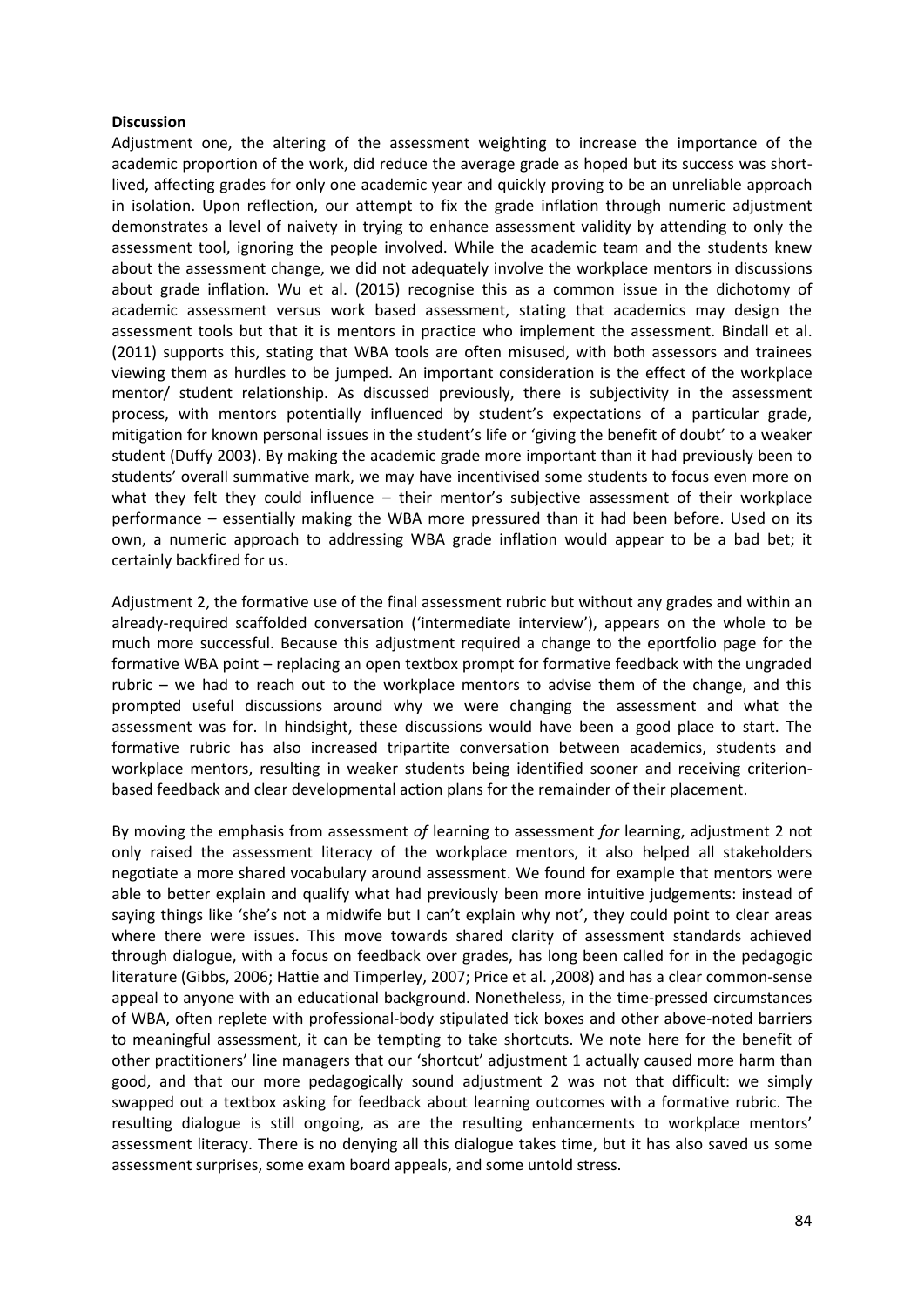### **Conclusion**

Overall, the adjustments to WBA we trialled have successfully lowered grade inflation on our programme, and it is hoped other practitioners will be able to apply our lessons learnt to their own WBA. Our approach confirms previous findings about the importance of reviewing grading documentation and ascertaining a common understanding of assessment language amongst all parties (Cassidy et al. 2012), and of working in partnership with workplace mentors. A numeric approach to lowering WBA grade inflation is discouraged, unless used in conjunction with a pedagogic approach that increases structured formative assessment. The ensuing collaborative conversations about assessment and grading clinical practice that result from this not only effectively reduce grade inflation, but also put the focus squarely back where it should be in WBA: learning and development.

### **Limitations and Recommendations**

The scope of this audit and evaluation only considers module grades for 1 cohort per year, for 1 programme over a 5 year period. Full consideration of all 3 cohorts over 5 years may have presented different data and this is acknowledged as a limitation. It is recommended that further research is undertaken on the value of using criterion-based formative feedback which mirrors the summative assessment in terms of language and format. This paper agrees with the work of Heaslip and Scammel (2012) who suggest that reliability and validity of WBA is improved when assessors have repeated exposure and practice in using grading tools.

#### **References**

- Academy of Medical Royal Colleges (2009) *Improving Assessment*. Available at:
- [http://www.aomrc.org.uk/doc\\_view/49-improving-assessment](http://www.aomrc.org.uk/doc_view/49-improving-assessment) (Accessed: 10 April 2018). Aston, E., Aston, L. and Hallam, P. (2014) *Successful mentoring in nursing.* Exeter: Learning Matters.
- Bennett, M. and McGowan, B. (2014) 'Assessment matters—mentors need support in their role', *British journal of nursing,* 23(9), pp. 454-458.
- Bindal, T., Wall, D. and Goodyear, H. M. (2011) 'Trainee doctors' views on workplace-based assessments: Are they just a tick box exercise?' *Medical teacher,* 33(11), pp. 919-927.
- BIS HM Government (2015) *English Apprenticeships: Our 2020 Vision*, London: Department for inovation business and skills.
- Bray, L. and Nettleton, P. (2007) 'Assessor or mentor? Role confusion in professional education', *Nurse education today,* 27(8), pp. 48-855.
- Cassidy, I., Butler, M. P., Quillinan, B., Egan, G., Mc Namara, M. C., Tuohy, D., Bradshaw, C., Fahy, A., O'Connor, M. and Tierney, C. (2012) 'Preceptors' views of assessing nursing students using a competency based approach', *Nurse Education in Practice,* 12(6), pp.346-351.
- Crossley, J. and Jolly, B. (2012) 'Making sense of work‐based assessment: ask the right questions, in the right way, about the right things, of the right people', *Medical education,* 46(1), pp. 28-37.
- Duffy, K. (2003) *Failing students: a qualitative study of factors that influence the decisions regarding assessment of students' competence in practice.* Glasgow: Caledonian Nursing and Midwifery Research Centre.
- Gibbs, G (2006) How assessment frames student learning, in: Bryan, C., Klegg, K. (eds.) *Innovative Assessment in Higher Education*. London: Routledge, pp. 23–36.
- Govaerts, M. and Vleuten, C. P. M. (2013) 'Validity in work‐based assessment: expanding our horizons', *Medical education,* 47(12), pp. 1164-1174.
- Hattie, J. and Timperley, H. (2007) 'The power of feedback', *Review of educational research,* 77(1), pp. 81-112.
- Heaslip, V. and Scammell, J. M. E. (2012) 'Failing underperforming students: The role of grading in practice assessment', *Nurse Education in practice,* 12(2), pp. 95-100.
- Hughes, L. J., Mitchell, M. and Johnston, A. N. B. (2016) '"Failure to fail" in nursing A catch phrase